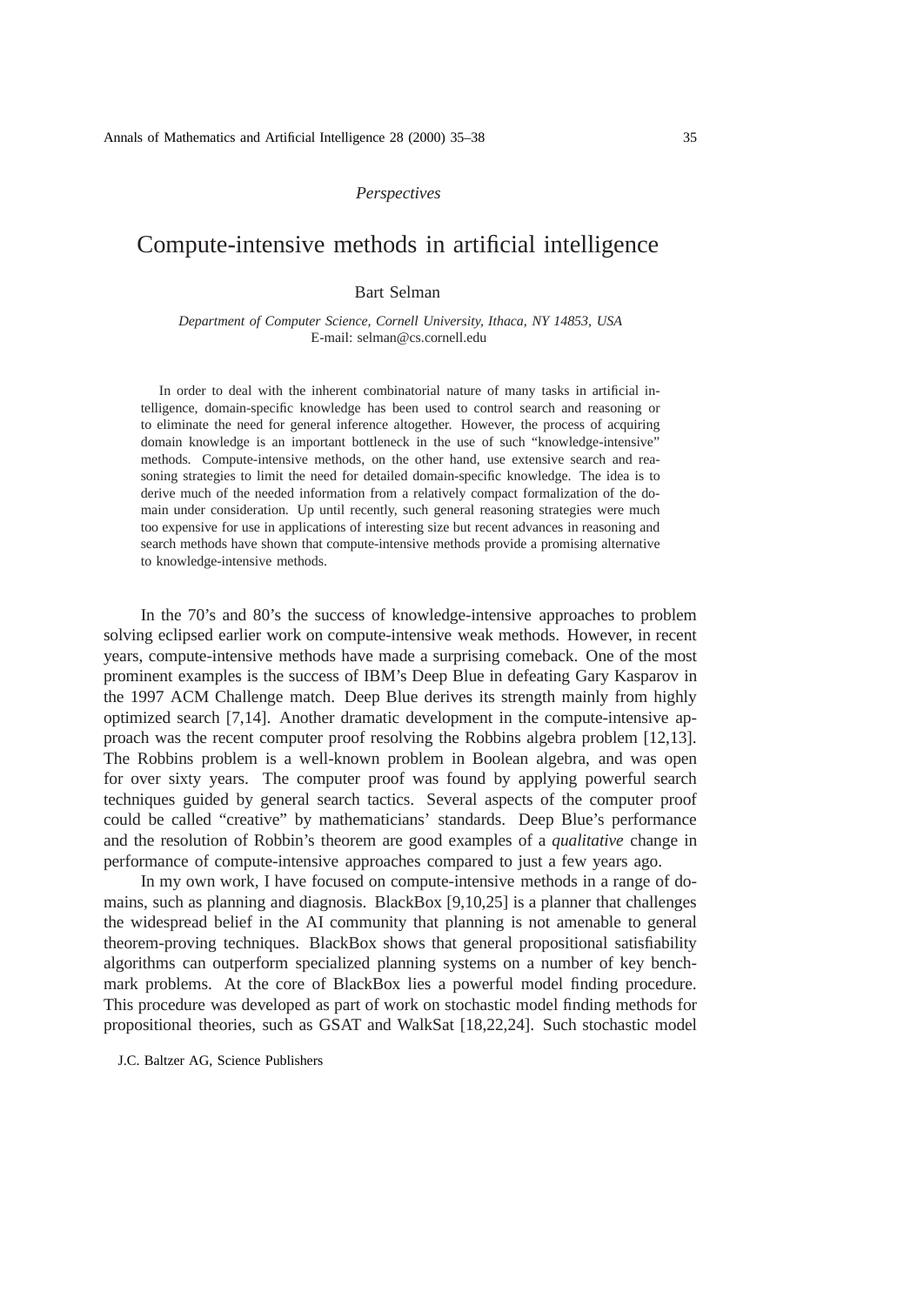finding procedures have significantly extended the range and size of constraint and satisfiability problems that can be solved effectively.

*It has now become feasible to solve problem instances with tens of thousands of variables and up to several million constraints.* Being able to tackle problem encodings of this size leads to a qualitative difference in the kinds of tasks that one might consider for general search and reasoning methods.

I predict that this is just the beginning of a shift to compute-intensive methods in AI. Given the tremendous difficulty of supplying a program with certain kinds of domain-specific knowledge, we may in fact be better off attacking the inherent combinatorics head on. I do not mean to suggest that simply faster machines and implementations will be sufficient. Further research on search and reasoning procedures and on problem encodings will certainly be needed. Also, there are still many examples where general methods quickly become ineffective. Nevertheless, we now have concrete evidence that the battle against combinatorics can be won, at least in certain interesting cases. The challenge is to continue pushing the compute-intensive approach into areas that have previously been considered off-limits.

An interesting parallel development is taking place in the area of natural language understanding. In this area, we see an analogous shift to data-intensive, statistical techniques. The use of statistical methods to infer linguistic structure from large text corpora can again be viewed as promising way of avoiding the difficult task of explicitly coding such information by hand.

Below follows a list of research directions and challenges.

*Reasoning from first-principles: Compilation, approximation, and abstraction.* Compute-intensive methods operate from "first-principles", in that little or no domainspecific search control knowledge is used. This kind of reasoning or search generally requires substantial computational resources. In order to build practical systems, it may therefore be necessary to shift as much as possible of the computational cost to an off-line pre-processing phase. Such pre-processing may involve various forms of compilation, approximation, and abstraction. Although several interesting formalisms for knowledge-based approximation, compilation, and abstraction have been developed, much work remains to be done, in particular to show a clear payoff of these methods in realistic applications [2,20,21].

Research on abstraction and reformulation may also shed new light on human problem solving abilities. The success of compute-based methods in reaching expertlevel performance on certain tasks revives the intriguing question of how human cognition is able to avoid the apparent inherent combinatorics of the underlying problem domains. Humans appear to employ clever abstractions, problem reformulations, or perhaps heuristic rules to dramatically change or reduce the search space. However, exactly how this is done is still very much an open research issue.

*The nature of hard computational problems and its connections to statistical physics.* During the past ten years, we have obtained a much better understanding of the nature of computationally hard problems, mainly by studying distributions of random problem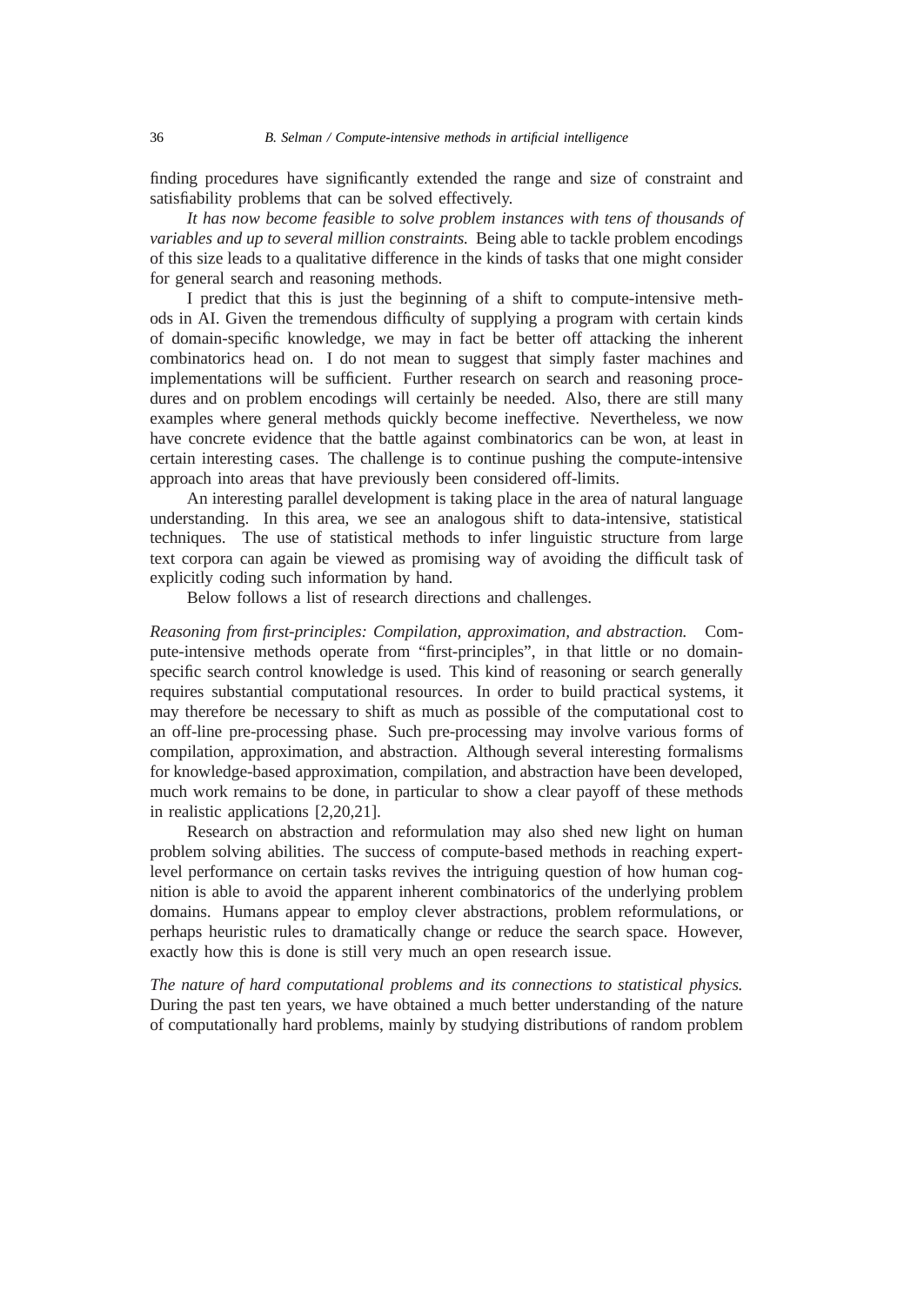instances [3,4,11,15,16]. A better understanding of more structured instances, as they occur in actual applications, is needed. This is a rapidly emerging area of research incorporating concepts and methods from statistical physics and combinatorics.

*Robustness, uncertainty, and the brittleness of knowledge representation schemes.* Subtle differences in problem representations can lead to large differences in our ability to solve the underlying problem. Moreover, many problem encodings used in, for example, planning and reasoning, lead to solutions that are quite brittle when it comes to small changes in the original problem. A *principled* approach for designing "good" problem representations is needed [23].

*Experimentation with close ties to algorithmic and theoretical work.* Worst-case and theoretical average-case results for search and reasoning procedures often tell us surprisingly little about their performance on real-world problems. In general, detailed experimentation is necessary to analyze search and reasoning strategies. Such studies often give rise to new algorithms, and lead to new theoretical models for explaining the empirically observed phenomena.

*Challenge applications.* AI planning is a good example of a challenge domain for compute-intensive methods, given that it is a notoriously hard combinatorial search problem. The recent work on reformulating planning in terms of a large constraint satisfaction problem has brought a novel perspective on AI planning, and there is still much room for improvement in this area. Other promising areas of application of compute-intensive methods are, for example, in scheduling, diagnosis, and machine learning.

*The integration of machine learning techniques with reasoning and search methods.* Over the years, the area of machine learning and that of reasoning and search have developed more or less independently. Recently, we have seen some encouraging results that suggest that learning techniques can be used to boost the performance of reasoning and search methods. The central idea behind this line of research is that of using machine learning methods to discover useful features of the combinatorial search space underlying the reasoning or search task [1,26]. For example, in our recent work, we have integrated learning techniques into the BlackBox planning approach. By incorporating first-order rule learning strategies into the BlackBox system, we have obtained promising results on learning from a large set of previously solved, smaller planning problems [5,6]. We hope that this work will result in a general method for speeding up problem solvers by learning from past experience.

## **References**

- [1] J.A. Boyan and A.W. Moore, Learning evaluation functions for global optimization and Boolean satisfiability, in: *Proc. 15th National Conference on Artificial Intelligence (AAAI)*, Madison, WI (1998).
- [2] M. Cadoli and F.M. Donini, A survey on knowledge compilation, AI Communications (1998).